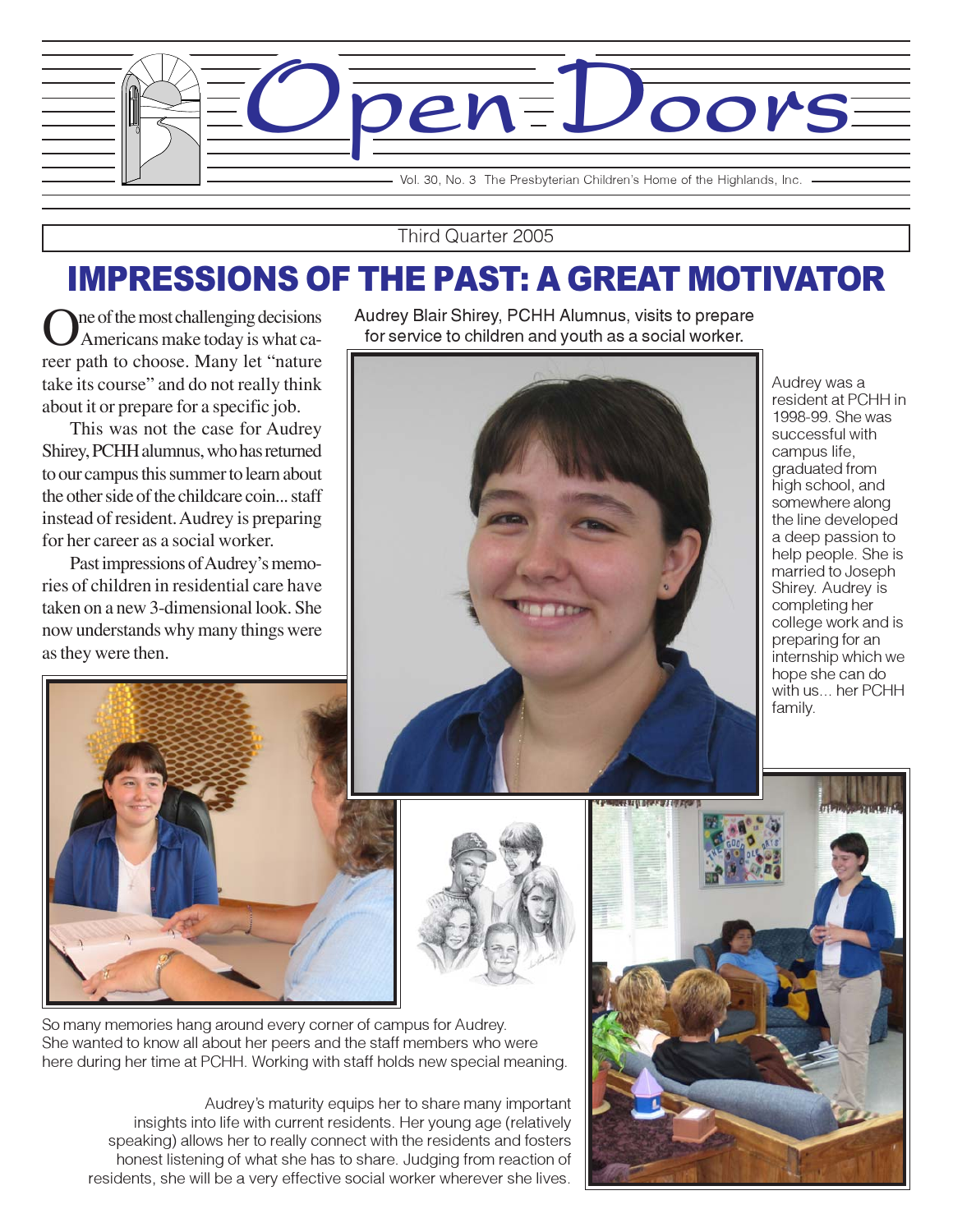

Billy Rice Executive Director

I hope you enjoy our cover story on<br>Audrey, one of our alumni who has Audrey, one of our alumni who has spent the summer serving an internship with us as a part of her curriculum at Old Dominion University. It is always a thrill when one of our children grows up and we get the opportunity to observe their accomplishments. When your ministry stretches back to 1919, some of your "children" are not so young any more! However, we still enjoy hearing from them and catching up on their lives.

We have alumni all over the world whose lives were turned around during their stay at the Children's Home. They have careers in many different walks of life, including two who are serving their country in Iraq and Afghanistan. I always enjoy seeing our former residents who return to celebrate Alumni Day with us. Some settled down right here in Wytheville after their stay at the Children's Home, while others traveled from as far away as New York. They talk of the changes we have made since they left (I wish we had a gym when I was here!) and tell stories of their time with us. Some of the stories are hilarious and others are sad, just like any family reunion. What is obvious is how much they enjoy seeing each other and how much their time at the Children's Home has affected their lives.

We have many reasons to be proud of our ministry, but one stands out to me. When most of alumni come back to see us, they have their families with them, including their happy and well adjusted children. There is no greater source of pride than knowing that we contributed to breaking the cycle of abuse and neglect that brings children

## New Dawn Society



Remember PCHH in your estate planning and become a member of the New Dawn Society. Call for information.

#### ANOTHER **SUCCESSFUL** FUNDRAISER



 $\sqrt{\frac{e^{\cosh t}}{e^{\cosh t}}$ goal of becoming debt-free. Tom & Molly Copes recently hosted a fundraising dinner in Williamsburg for the McGavock Center debt reduction efforts.

Thank you dear friends! We thank everyone who participated. If you would like to host a fundraising reception or dinner in your area, call Wynette Yontz or E. C. Hill at (276) 228-2861.

Executive Director's Article Continued...

to our door. Our mission statement is "Giving children hope and purpose for the future". For the past eighty-six years, we can point to countless cases of "Mission Accomplished"!

We pledge to continue to provide that hope and purpose to the children who need us for years to come.

Billy

### The Summer of 2005...

The Summer of 2005 has been<br>memorable for several reasons. One was the heat... we had high daytime temperatures for many days this summer.

It has also been memorably as one of the best summers we have experienced at PCHH with residents working, attending summer school, participating in life-skills training, recreating, and having more fun than is legal in some parts of the world.

Residents attending the annual Childrens' Homes' Olympics this summer not only benefited from those activities there but got to broaden their horizons with a side trip to New York City.



Joey Beach, PCHH alumnus, is currently serving his second tour with the U.S. Army in the Middle East. Joey is from the Harrisonburg area and has three children. He stopped by to see us on his way to Disney World with his children on his last visit home.

| <b>Upen Doors</b>                                                                                                        |  |
|--------------------------------------------------------------------------------------------------------------------------|--|
| <b>BOARD OF DIRECTORS</b>                                                                                                |  |
| P.O. Box 545<br>* Harold Lamm - Martinsville, VA                                                                         |  |
| Wytheville, VA 24382<br>Libby Beamer - Christiansburg, VA                                                                |  |
| Bay Boyd - Eagle Rock, VA<br>(276) 228-2861                                                                              |  |
| Margaret Carter - Charlottesville, VA<br>FAX (276) 228-8154                                                              |  |
| Eural Clippard - Wytheville, VA<br>http://pchh.org                                                                       |  |
| Molly Copes - Yorktown, VA<br>info@pchh.org<br>David Dickerson - Rockbridge Baths, VA                                    |  |
| Mary Lou Cox - Monterey, VA                                                                                              |  |
| **Joe Duckwall - Roanoke, VA<br>Giving Children                                                                          |  |
| Mary Lee McGrady - Hillsville, VA<br>Hope & Parpose                                                                      |  |
| Marilyn Moore - Chester, VA<br>for the Fatare.                                                                           |  |
| Cap Oliver- Vienna, VA                                                                                                   |  |
| Tim Outlaw - Bristol, VA                                                                                                 |  |
| Nancy Schroeder - Edenton, NC<br>This agency complies<br>with all state and federal<br>Catherine Shoulders - Roanoke, VA |  |
| Sara Staley - Marion, VA<br>non-profit fundraising                                                                       |  |
| Frances Trent - Roanoke, VA<br>regulations. A financial                                                                  |  |
| statement is available for                                                                                               |  |
| the asking.<br>*Moderator ** Vice-Moderator                                                                              |  |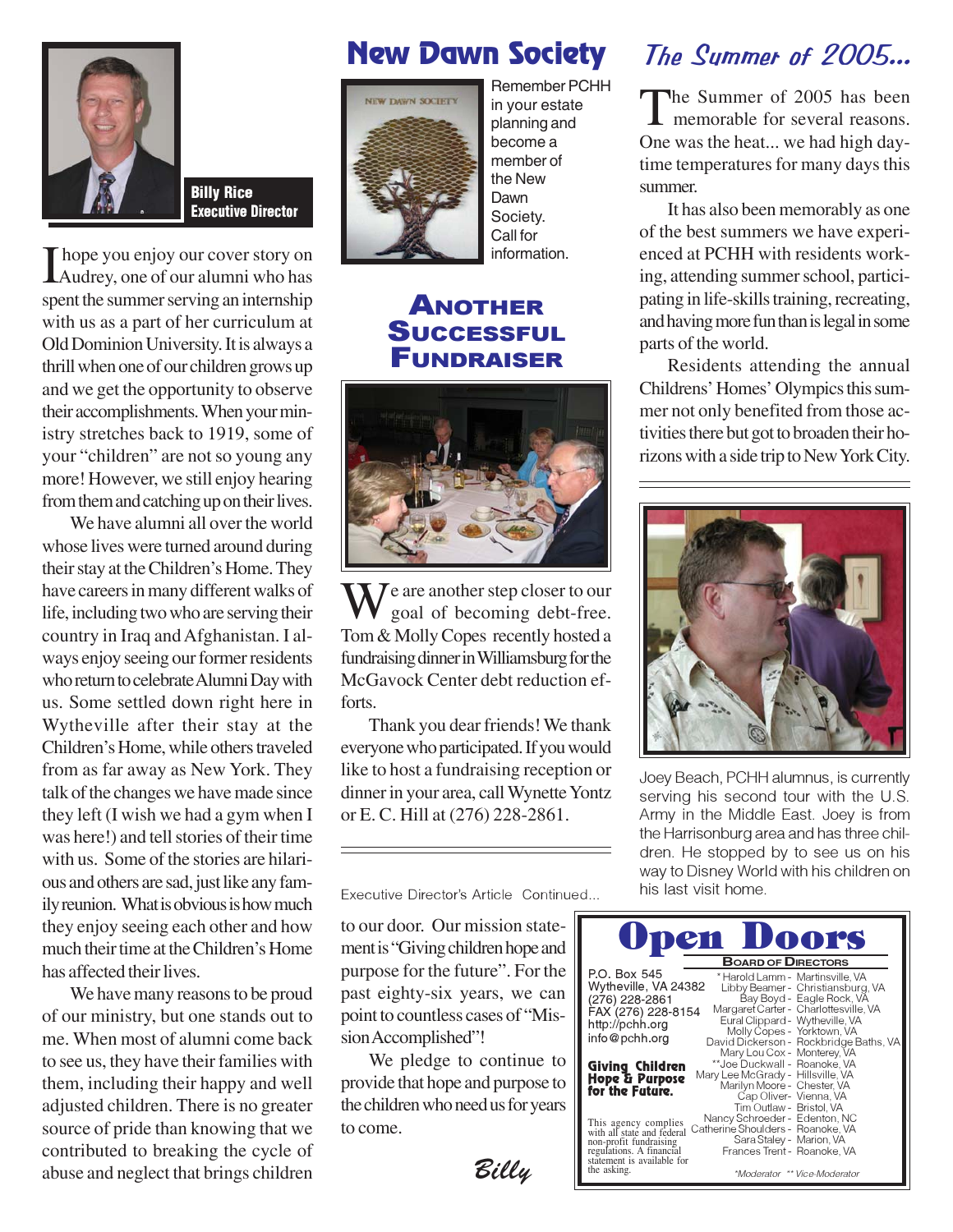

Kayla Buchanan Cottage 3-Year H'Olympic Veteran





Participating in life adventures with peers who have lived in similiar situations and share many of the experiences our residents have is a good experience. Therapy comes in so many ways through so many people. The trick is to recognize good help that can really make a difference and accepting it. Friends make life so much easier and interesting. (photo of Kayla & Jamie)

Billy Rice, Executive Director, and a couple of residents deliver water to a local ministry taking a load of supplies to the huricane victims on the Gulf Coast. It is never too late to learn how the gift of giving can make a difference in people's lives.





PCHH has lots of experience being on the receiving end of gifts. Thank you so much everyone for all you do for us!

Residents' families are invited to our annual Awards Banquet. It is really nice to have your family present not only to share a wonderful meal but to be present for the presentation of awards.



Kayla sat down with PCHH staff upon her<br>Treturn from the 2005 Children's Homes Olympics in Ocean City, NJ and shared some of her thoughts on the event and side trip to New York City.

- It was heartwarming to learn that one of her favorite things about the whole experience was getting to hang out with Ms. Stepanie (one of her houseparents).
- Kayla participated in swimming, basketball, softball and track while attending the H'Olympics and has brought home several medals.
- She was excited about seeing some of the new friends she had met at the last H'Olympics.
- The trip is packed full of things to do all day and half the night. Rest is a cherished thing.
- The side trip to New York City was really eyeopening. Many things got her attention - the subway ride (she does not like being underground), seeing the Statue of Liberty during a boat tour, shopping the many street vendors and huge department stores (Macy's included), all the different people, the horse carriage ride through Central park, and visiting Ground Zero.
- One of her most vivid memories was the lights of the city. The teletrons, advertising billboards, and lights of the buildings made it glow like no place else she had ever seen.
- The hours of walking to get around were really different for a country girl used to riding places.
- She wrote her boy friend's name on her hand in ink to remind her not to enjoy the attention of boys at the H'Olympics.
- She definitely thinks New York is a great place to visit but she does not want to live there.



The Awards Banquet has become an important event in campus life. Residents, families and staff are proud of all the residents' achievements.